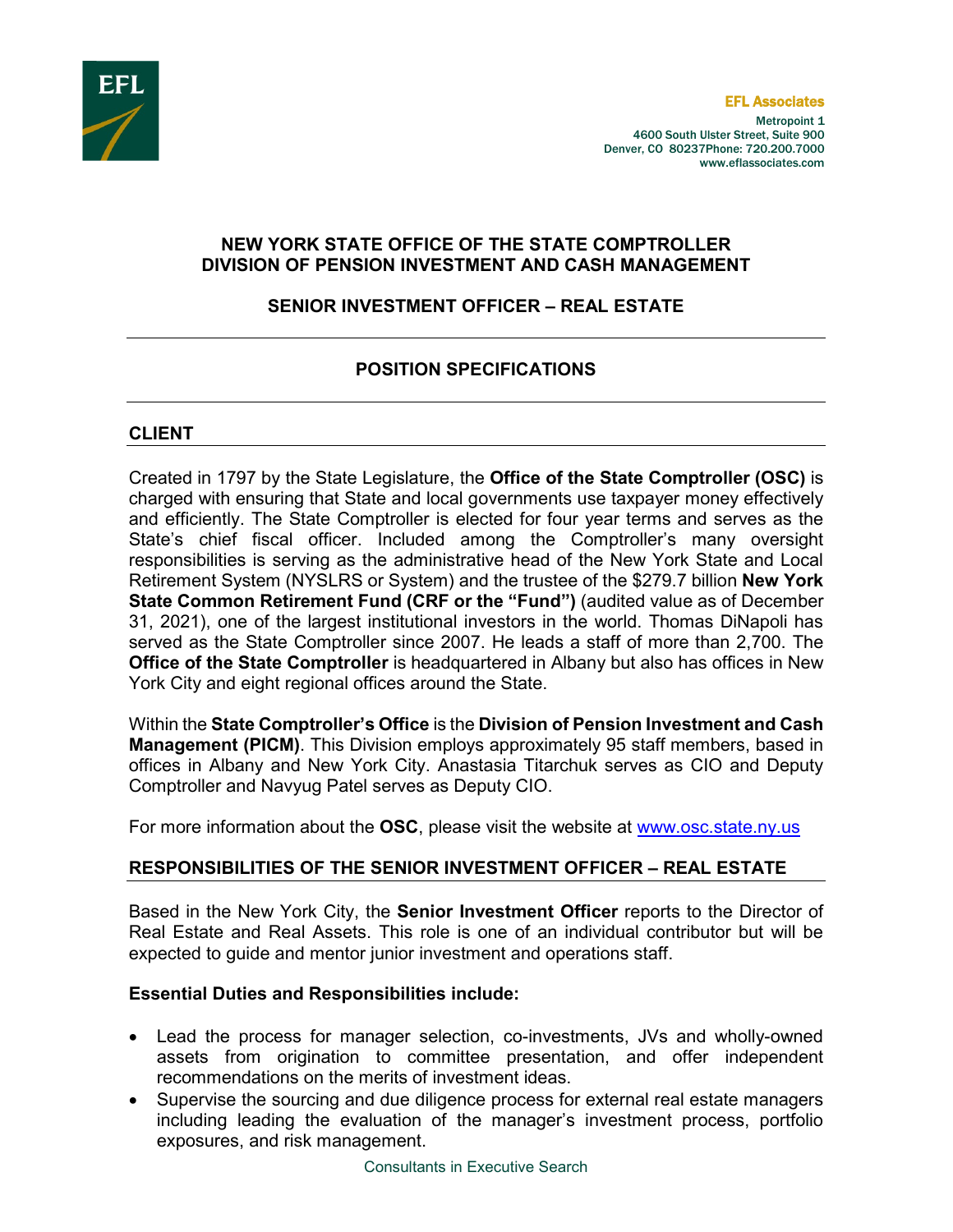- Lead internal and external meetings and build quality relationships with managers and consultants.
- Support the JV partner's acquisition team by participating in sourcing, due diligence, financial analysis, and related activities in order to increase net operating income and meet strategic plan objectives.
- Oversee selected investments post-closing through continuous follow-up and communication with joint venture partners, advisors, and consultants.
- Serve as an advisor to the Director on the business plan development (and revision) for JVs and wholly-owned assets.
- Challenge asset class heads and other fund leaders on their investment ideas/theses.
- Mentor and develop junior staff on both real estate knowledge and career topics.

# **PREFERRED QUALIFICATIONS/DESIRED COMPETENCIES**

- Bachelor's degree in business, economics, or similar quantitative filed. An advanced degree and CFA progress are preferred.
- Significant experience (ideally ten or more years) of real estate investing experience.
- Deep knowledge of real estate valuation metrics and markets, key organizations and industry trends.
- Ability to independently form judgments on the merits of various investment opportunities across investment structures (e.g., managers, co-investments, JVs, etc.) and provide high quality advice to the Director.
- Deep knowledge of the diligence process required to close deals and real estate portfolio management.
- Proficient in use of financial modeling and quantitative analytics to evaluate investment opportunities.

# **PERSONAL CHARACTERISTICS**

- High ethical standards and commitment to the fiduciary responsibilities of a public pension fund.
- Strong written and verbal communication skills in order to produce investment memos, deal presentations, and participate in internal investment strategy meetings as well as external manager meetings.
- Ability to build strong, trust-based relationships with a broad variety of internal and external contacts, such as consultants, managers, vendors, peer institutions, other departments of OSC, etc.
- Strong motivation with the ability to see projects through to completion in a timely manner with limited guidance and a solutions-oriented mindset.
- Team player who is energized by a collaborative working environment within and outside of the asset class.

# **COMPENSATION**

The **OSC** will offer the successful candidate a competitive base salary and a comprehensive benefits package including a choice of health insurance packages, dental and vision insurance, generous PTO, a contributory retirement plan, and a voluntary deferred compensation plan. The **OSC** encourages ongoing professional development through various continuing education programs.